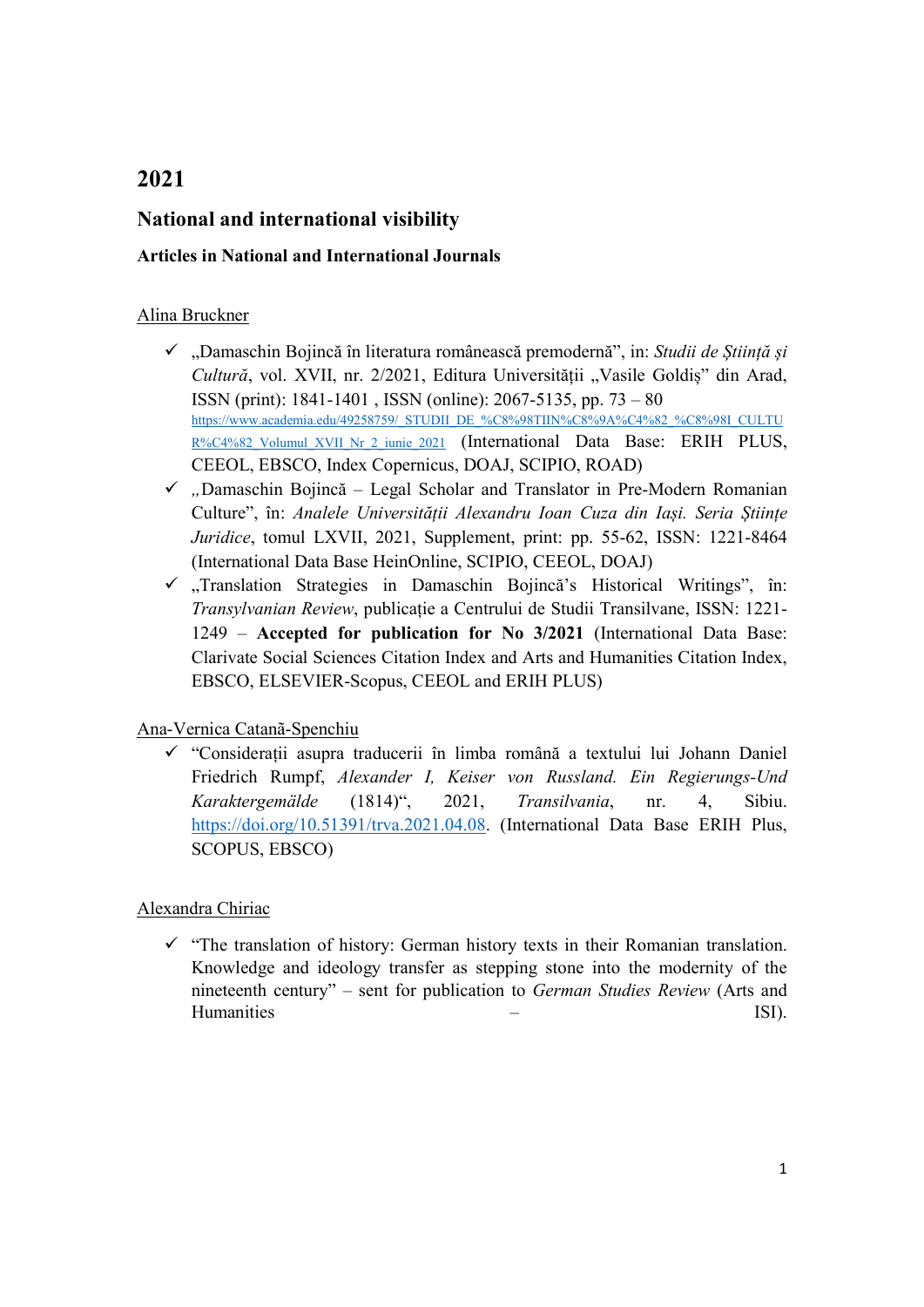#### Ioan-Augustin Guriţã

- $\checkmark$  "No homeland can be happy if its sons lie in the abyss of ignorance": aspects from the life and activity of a professor from Iași in the 19th century, in Persevera lucere. Studia in memoriam Octaviani Bounegru, Edited by Lucrețiu Mihailescu-Bîrliba and Iulia Dumitrache, Philippika - Altertumswissenschaftliche Abhandlungen / Contributions to the Study of Ancient World Cultures, Harrassowitz Verlag. Wiesbaden, 2021, p. 161-172. – PUS LA CONFERINTE
- $\checkmark$  Ioan-Augustin Gurită, Dascăli putneni din veacul al XVIII-lea, sent for publication în "Analele Putnei" (International Data Base CEEOL, Index Copernicus). DE INCARCAT ARTICOL

## Iulia Elena Zup

 "Traducerea infidelă și scopurile traductive: Descoperirea Americii de Joachim Heinrich Campe, în versiune românească", in Diacronia nr. 13/2021, p. 1-10, (International Data Base: ERIH+, CEEOL, EBSCO, PROQUEST, SCIPIO, etc.) https://doi.org/10.17684/i13A182ro

#### Participation at National and International Conferences

Ana Veronica Catanã Spenchiu

 $\checkmark$  "Considerations on the Romanian translation of Alexander I, Kaiser von Russland. Ein Regierungs-und Karaktergemälde, published in Berlin by G. Hayn in 1814, written by Johann Daniel Friedrich Rumpf", presented at the international conference: Re-Configuring "Central" Europe in Its Way towards Modernity. Language, Knowledge and Ideology Transfer through Translations of Secular Texts in Pre-Modern Times (1770-1830), November, the 5th-6th 2021.

Abstract and program: http://media.lit.uaic.ro/?page\_id=6718

#### Alina Bruckner

 $\checkmark$  "How Reliable are Early Translations of Historical Texts" presented at Forty-Fifth Annual Conference of the German Studies Association (GSA), Seminar "Tradition and Discontinuity: The Early Modern Period as Solitary Era", Indianapolis, SUA, 30.09– 3.10.2021

https://thegsa.org/sites/default/files/10\_12\_2021%20Edited%20GSA%20Schedule%202021. pdf

 $\checkmark$ , The Image of the Ideal Ruler in Damaschin Bojincă's Translations of Historical Texts", presented at the International conference Re-Configuring Central Europe in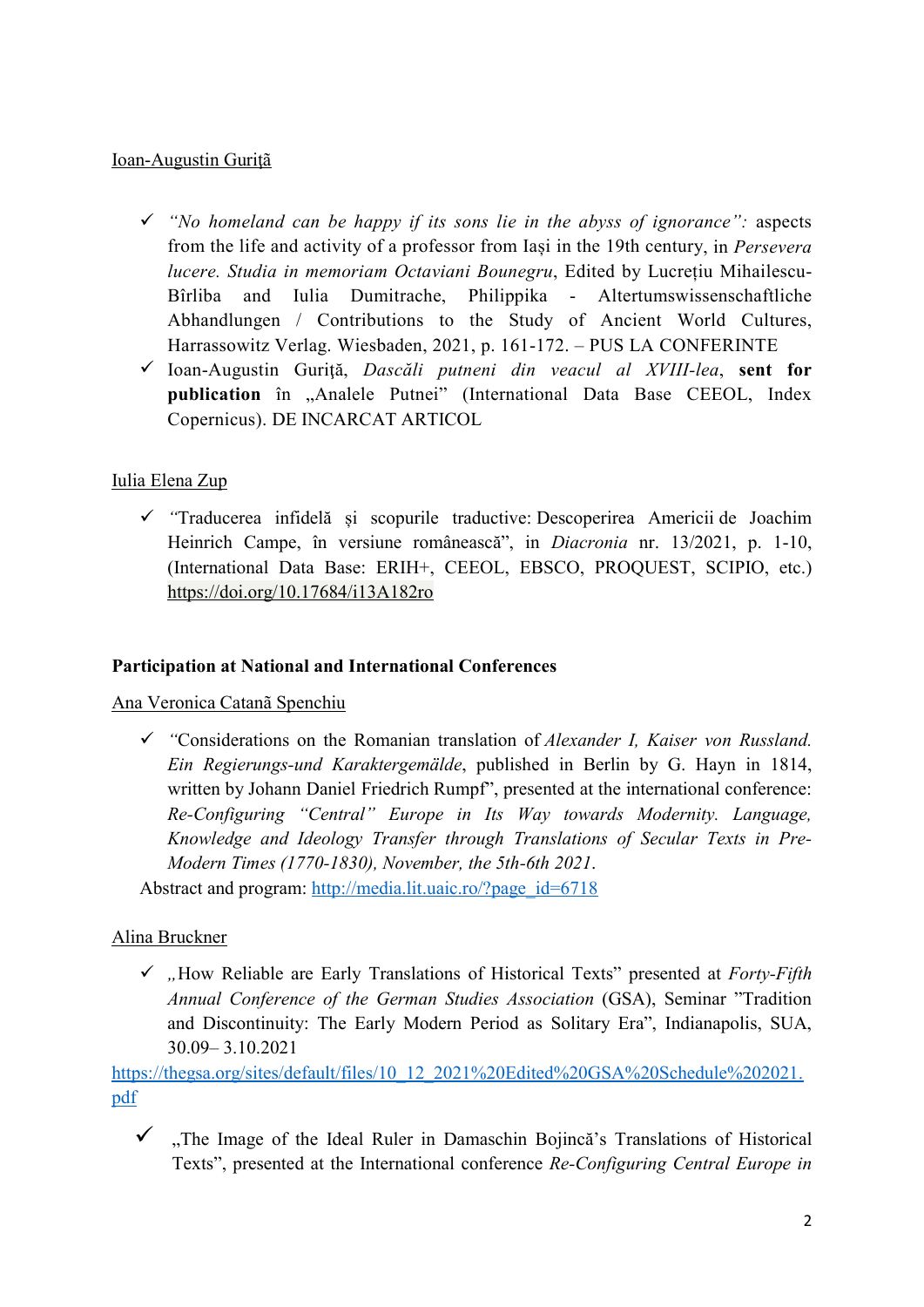Its Way towards Modernity. Language, Knowledge and Ideology Transfer through Translations of Secular Texts in Pre-Modern Times, Universitatea "Alexandru Ioan Cuza" Iași, 5 – 6 .10.2021

Abstract and program: http://media.lit.uaic.ro/?page\_id=6718

 $\checkmark$ , Damaschin Bojincă – *traducător jurat notarius*", presented at the International Conference Traducerile juridice – provocările trecutului și ale prezentului în Europa, Universitatea "Alexandru Ioan Cuza" Iași, 13-14.05.2021

http://laws.uaic.ro/ro/evenimente/conferina-traducerile-juridice-provocarile-trecutului-si-aleprezentului-in-europa

### Alexandra Chiriac

 $\checkmark$  "The 'Entangled history' of historiography: Allgemeine Weltgeschichte in its Romanian translation. Book circulation and knowledge transfer", presented at the International conference "Re-Configuring Central Europe in Its Way towards Modernity. Language, Knowledge and Ideology Transfer through Translations of Secular Texts in Pre-Modern Times", Universitatea "Alexandru Ioan Cuza" Iași, 5 – 6 .10.2021

Abstract and program: http://media.lit.uaic.ro/?page\_id=6718

- $\checkmark$  "The Translation of history: German Texts in their Romanian translation, knowledge and ideology transfer as stepping stone into the modernity of the nineteenth century" presented at Forty-Fifth Annual Conference of the German Studies Association (GSA), Seminar "Tradition and Discontinuity: The Early Modern Period as Solitary Era", Indianapolis, SUA, 30.09– 3.10.2021 https://thegsa.org/sites/default/files/10\_12\_2021%20Edited%20GSA%20Schedule%2 02021.pdf
- $\checkmark$ , Die Übersetzung der Weltgeschichte: Deutsche Geschichtsschreibung in ihren rumänischen Fassungen, Wissens- und Ideologietransfer als Vehikel der Modernisierung", Poster presentation at International conference ZRKG: Dieselbe Welt – und doch alles anders? Transformationen in Zeiten religiöser und gesellschaftlicher Umbrüche, Eichstätt-Ingolstadt, 19. – 21.05.2021

https://www.ku.de/zrkg/aktivitaeten/zrkg-tagung

## Augustin Guriţã

 $\checkmark$  "Some observations regarding the "Histories of the Fall of Constantinople" in the Romanian culture (18th-19th centuries). Sources, circulation and significance", presented at the International Conference Re-Configuring "Central" Europe in Its Way towards Modernity. Language, Knowledge and Ideology Transfer through Translations of Secular Texts in Pre-Modern Times (1770-1830),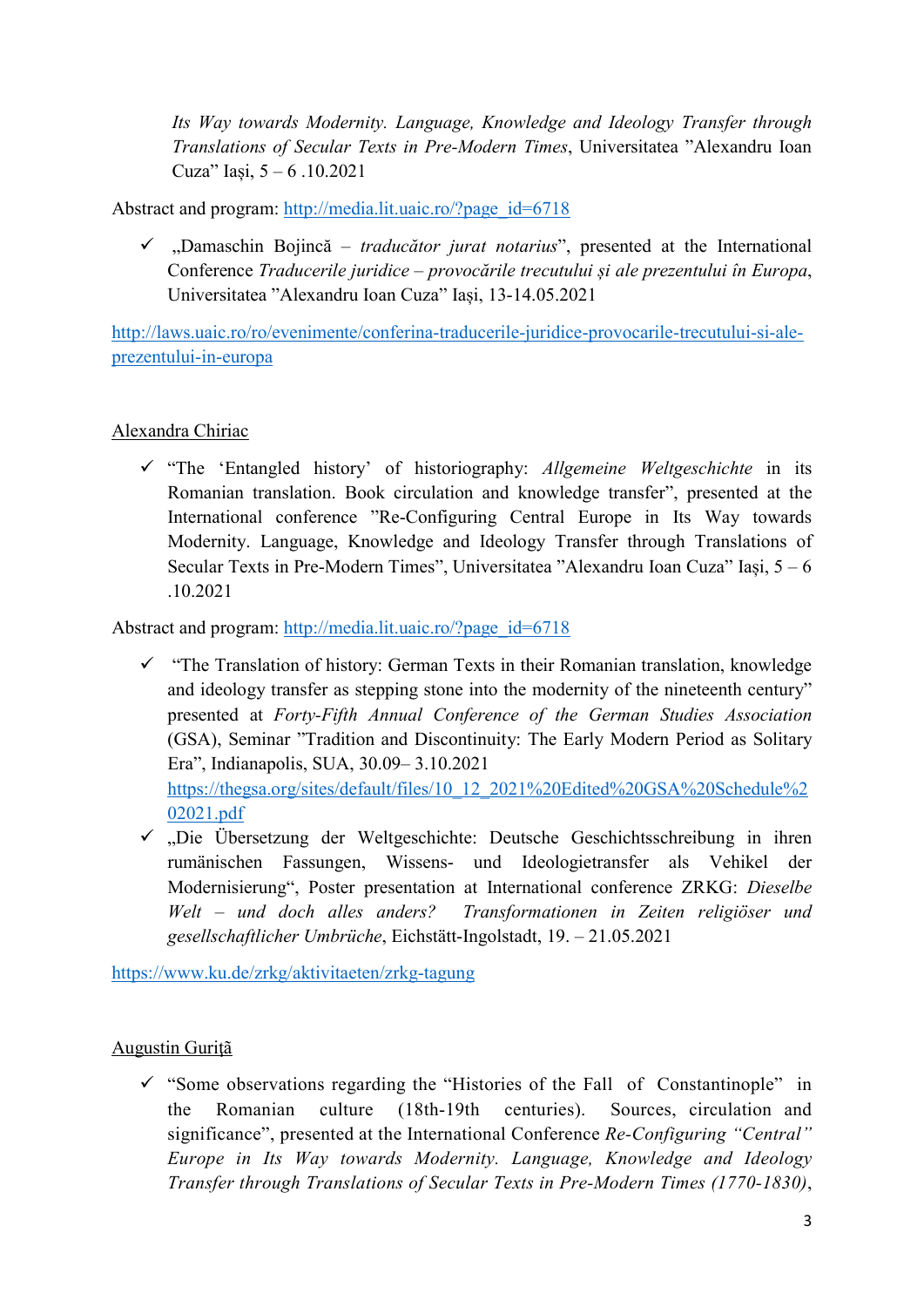Iaşi, November the 5th- 6th 2021 Abstract and program: http://media.lit.uaic.ro/?page\_id=6718

## Iulia-Elena Zup

- $\checkmark$  "A German perspective on the Discovery of the New World, filtered through the eyes of an Enlighten Romanian: The Translation of Campe's Die Entdekkung von Amerika into Romanian", presented at Forty-Fifth Annual Conference of the German Studies Association (GSA), Seminar "Tradition and Discontinuity: The Early Modern Period as Solitary Era", Indianapolis, SUA, 30.09– 3.10.2021 https://thegsa.org/sites/default/files/10\_12\_2021%20Edited%20GSA%20Schedule%2 02021.pdf
- $\checkmark$  "Trading knowledge: the role of merchants in the transfer of Enlightenment ideas", presented at the International Conference Re-Configuring "Central" Europe in Its Way towards Modernity. Language, Knowledge and Ideology Transfer through Translations of Secular Texts in Pre-Modern Times (1770-1830), Iaşi, November the 5th- 6th 2021

Abstract and program: http://media.lit.uaic.ro/?page\_id=6718

## Organization of Scientific Events

Online: International Conference: Re-Configuring "Central" Europe in Its Way towards Modernity. Language, Knowledge and Ideology Transfer through Translations of Secular Texts in Pre-Modern Times (1770-1830).

Organizators: Alexandra Chiriac, Iulia Elena Zup, Alina Bruckner, Augustin Guriţã, Ana Veronica Catanã-Spenchiu

Chairs:

- $\checkmark$  Alexandra Chiriac Section with Key-Note Speakers and Closing Remarks
- AnaVeronica Catnã-Spenchiu Section: Discourse on Natural Science
- $\checkmark$  Alina Bruckner Section: *European and regional cultural transfer*
- $\checkmark$  Ioan Augustin Gurițã Section: Reflections on language and translation process
- $\checkmark$  Iulia Elena Zup Section: Historical and Ideological Discourse

Call for Papers: http://media.lit.uaic.ro/?page\_id=6718

Abstract and program: http://media.lit.uaic.ro/?page\_id=6718

## Official Research and Documentation

#### Research Stays Abroad

 $\checkmark$  Alexandra Chiriac – August, 7-13<sup>th</sup> 2021, research stay at Staatsbibliothek zu Berlin and Humboldt Univeristätsbibliothek zu Berlin;